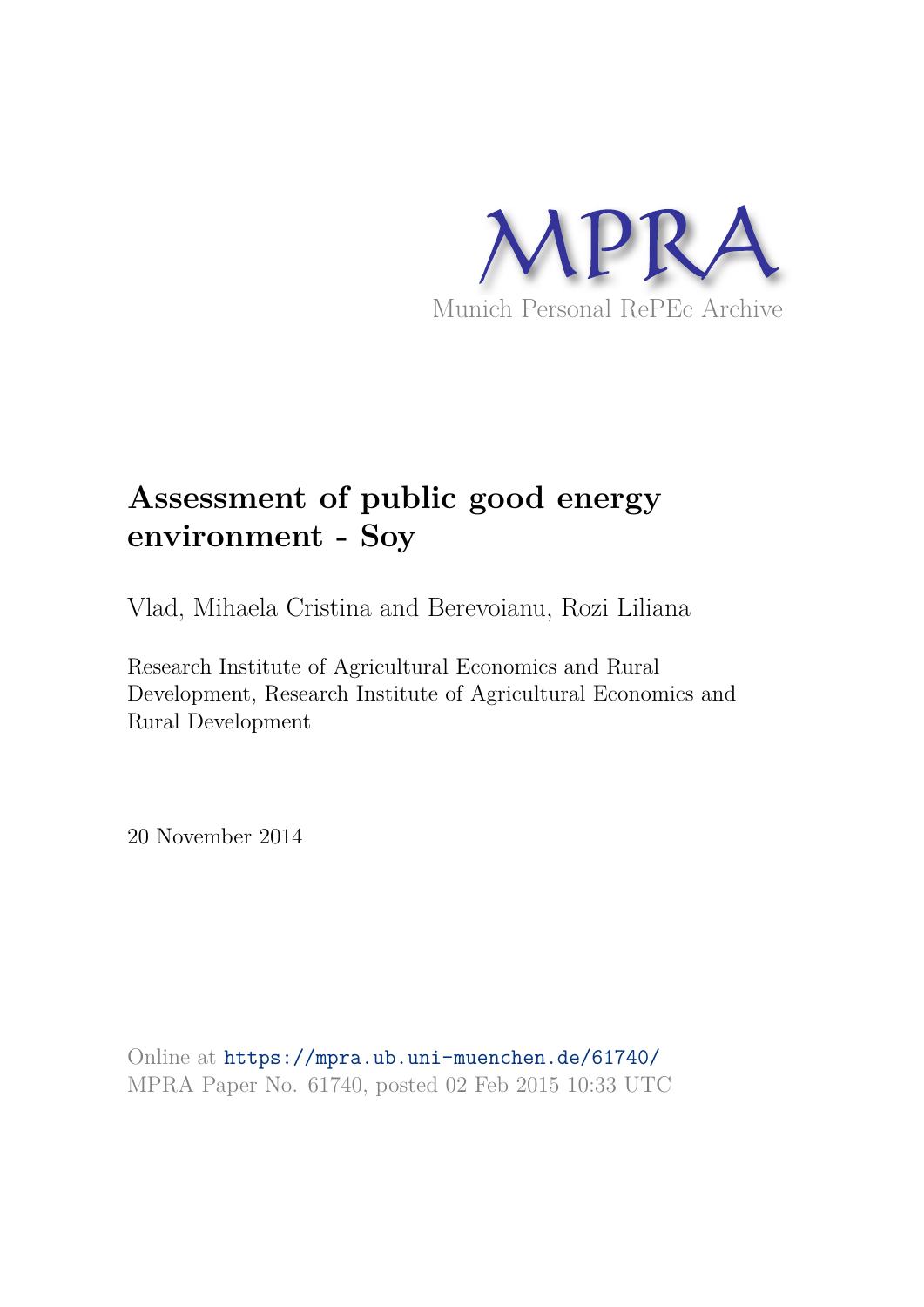## **ASSESSMENT OF PUBLIC GOOD ENERGY ENVIRONMENT - SOY**

# **MIHAELA CRISTINA VLAD<sup>1</sup> , BEREVOIANU ROZI LILIANA<sup>2</sup>**

**Summary:** *There are sectors of agriculture, manufacturing processes where conventional power is indispensable, although it may be more savings and better managed. Agricultural production consumes large amounts of conventional energy, especially oil to the normal process flow results more or less efficient in terms of yield per hectare. Renewable energy sources must be considered in the context of climatic resources of a country, bioconversion processes, the phenomenon of photosynthesis in the plant world, which have sometimes unimaginable opportunities for agriculture to provide various forms of energy available. Agro energy new field of study and research is closely linked to climate resources, primarily those from the sun, as totally free.* 

**Keywords:** *biodiversity, ecosystems, agricultural production, energy balance* 

#### **INTRODUCTION**

Biodiversity is necessary to sustain ecosystem functions, structure and processes, having a significant impact on production, which can meet various needs of farmers and society in general. It must be well managed in order to provide options for optimizing agricultural production and contribute to ecosystem resilience and risk mitigation within them.

Good management of biodiversity can lead to sustainable agricultural production. This can be achieved by following good agricultural practice of ecosystem-based approaches to improve the sustainability of production systems. They aim to meet consumer needs for agricultural products of high quality, safe and produced in a responsible way towards the environment and society.

## **MATERIAL AND METHOD**

Material underlying this work consists of an extensive bibliography, literature and research reports ADER project 4.1.3 "Irrigated crop impact assessment / intensive soybean agriculture soil characteristics on the balance sheet, the economic environment and productive while minimizing loss of biodiversity in agro-ecosystems in order to define specific environmental public goods." The method used is to calculate consumption and production of energy efficiency and energy balance for irrigated soybean crop in the system, the methodology for calculation and analysis of energy efficiency in agriculture. The area considered for soybean crop is 1 hectare, and the costs of materials and supplies, work materials, mechanical works are the optimal framework of technology related to a major production of 1500 kg.

## **RESULTS AND DISCUSSION**

In order to comply with the code of good agricultural practices in vegetable crops in our case for soybean crop in irrigated system, should be considered calculating and energy. Calculate the energy and optimal allocation can be based fertilizers, materials and supplies, and perform mechanical work in the farms.

If the system irrigated soybean crop on an area of 1 hectare obtained 12.522kwh energy production, directly influenced by the level of production of 1500 kg / ha (Table 1).

| Specification          | . .<br>U.M. | Value |
|------------------------|-------------|-------|
| Primary production     | kg / ha     | 1500  |
| Main production factor | kwh         | 5.78  |

Table 1 - Production of energy from soy crop irrigated system

 $\overline{a}$ 1 PhD. Ec., Research Institute of Agricultural Economics and Rural Development, cristina.vlad@iceadr.ro

<sup>2</sup> D. Ing., Research Institute of Agricultural Economics and Rural Development, berevoianu.rozi@iceadr.ro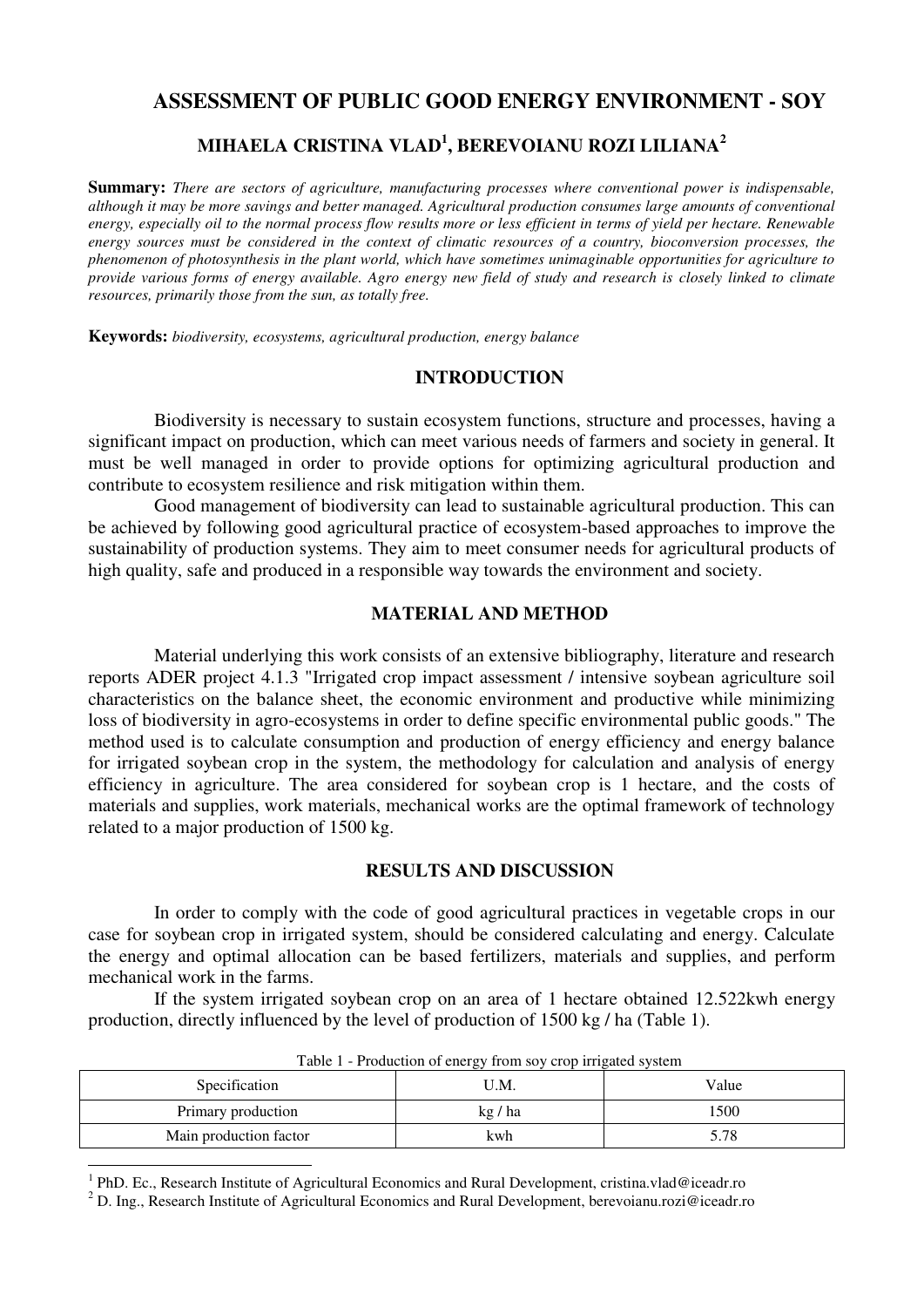| Secondary production                       | kg/ha | 900   |
|--------------------------------------------|-------|-------|
| Coefficient of secondary                   | kwh   | 4.28  |
| Energy production for primary production   | kwh   | 8670  |
| Energy production for secondary production | kwh   | 3852  |
| <b>TOTAL PRODUCTION OF ENERGY</b>          | kwh   | 12522 |

Source: own calculations

Direct active energy is the energy expended to produce power (work) for the operation of various tools of harsh labor work object. By their nature, direct active energies are: human energy; Energy animal traction fossil fuel: diesel, gasoline, coal, natural gas; electricity; thermal energy (steam); solar energy; wind energy; hydraulic energy. Active Energy Direct soybean crop in irrigated system is 779 kWh, which includes hours mechanized human energy (days worked / culture) and diesel consumption for the agricultural machinery (Table 2).

| Table 2 - Direct energy consumption active soybean crop in irrigated system |
|-----------------------------------------------------------------------------|
|-----------------------------------------------------------------------------|

| Specification                                | U.M.       | Value |
|----------------------------------------------|------------|-------|
| Hours Motor $+ Z0$ .                         | no. / hour | 38.5  |
| Human energy coefficient                     | kwh        | 0,074 |
| Total human energy consumption               | kwh        |       |
| Diesel consumption / ha                      | it         | 63855 |
| Coefficient diesel                           | kwh        | 12.15 |
| Total diesel consumption                     | kwh        | 776   |
| Total energy consumption activities directly | kwh        | 779   |

Source: own calculations

Indirect active energy is the energy spent for manufacturing or extracting various substances (materials) to increase production or to avoid crop loss. From this group of drugs are chemical fertilizers, amendments, pesticides, herbicides, micronutrients. Also in this group includes manure, but whose power was equated with energy requirements for the production of nitrogen, phosphorus and potassium content in them chemically.

| $\frac{1}{2}$<br>Specification                    | U.M.  | 500<br>Value |
|---------------------------------------------------|-------|--------------|
| Nitrogen fertilizer consumption                   | kg to | 34           |
| Coefficient nitrogen fertilizer                   | kwh   | 25.7         |
| Phosphorus fertilizer consumption                 | kg to | 70           |
| Coefficient of phosphorus fertilizer              | kwh   | 5.65         |
| Total fertilizer consumption                      | kwh   | 1269         |
| Pesticide consumption                             | kg    | 0.3          |
| Pesticide consumption                             | it    | 3.5          |
| Coefficient pesticide                             | kwh   | 73           |
| Total pesticide consumption                       | kwh   | 277          |
| Seed consumption                                  | kg    | 110          |
| Coefficient seed                                  | kwh   | 5.78         |
| Total seed consumption                            | kwh   | 636          |
| <b>TOTAL ENERGY CONSUMPTION indirect activity</b> | kwh   | 2183         |

Table 3 - Energy consumption active indirect soybean crop in irrigated system

Source: own calculations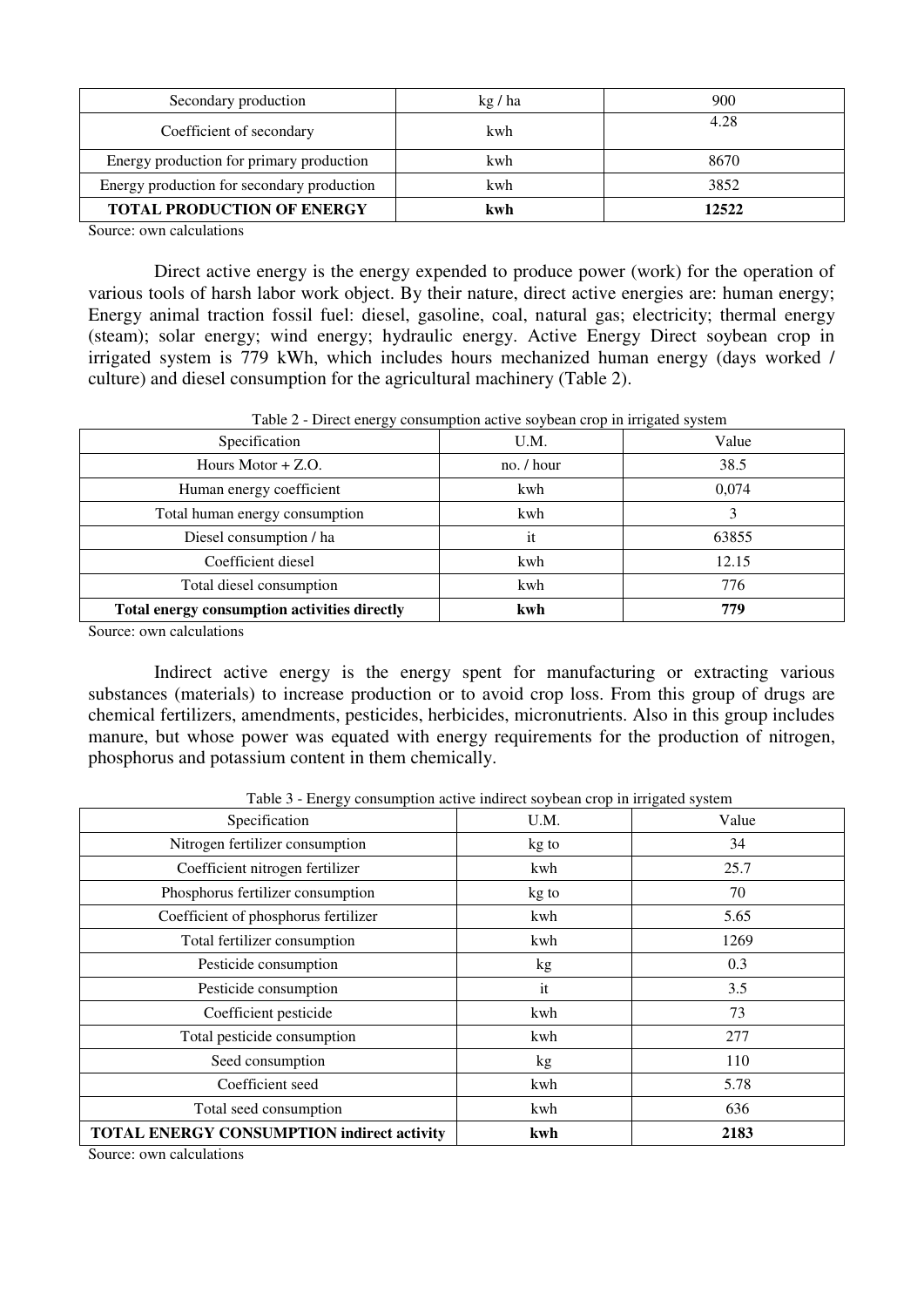Energy consumption passive soybean crop is 71 kWh and is the energy expended to manufacture fixed assets - tractors, machinery, construction etc. inert materials and for the manufacture of, for example, wire, rope, etc. (Table 4).

| $\tilde{}$                                               |      |       |
|----------------------------------------------------------|------|-------|
| Specification                                            | U.M. | Value |
| Twine                                                    | кg   |       |
| Coefficient string                                       | kwh  | 7792  |
| Consumption string                                       | kwh  | 16    |
| Power consumption of tractors and agricultural machinery | kwh  | 55    |
| TOTAL ENERGY CONSUMPTION PASSIVE                         | kwh  | 71    |

Table 4 - Energy consumption passive soybean crop in irrigated system

Source: own calculations

Total energy from one hectare of soybeans, with a production of 1500 kg, is 3,033 kWh and power structure of the course emphasizes a high level of active energy indirect, direct energy representing only 26% of total energy consumed (Table 5).

| ----- <i>-</i> - <i>--</i> -- <i>-----------</i> |      |       |     |
|--------------------------------------------------|------|-------|-----|
| Specification                                    | U.M. | Value |     |
| <b>ENERGY CONSUMPTION</b> activities directly    | kwh  | 779   | 26  |
| <b>ENERGY CONSUMPTION indirect activity</b>      | kwh  | 2183  |     |
| PASSIVE ENERGY CONSUMPTION                       | kwh  |       |     |
| <b>TOTAL ENERGY CONSUMPTION</b>                  | kwh  | 3033  | 100 |

Table 5 -Power total energy in the system soybean crop irrigated

Source: own calculations

The soybean crop energy balance is positive with a value of 9.490 kWh / ha (as the difference between the energy produced and consumed). In terms of energy efficiency it shows high efficiency, being 4.13 kwh energy obtained per unit consumed.

| $1.0018$ $\sigma$ $1.0018$ $\sigma$ $1.0018$ $\sigma$ $1.0018$ $\sigma$ $1.0018$ $\sigma$ $1.0018$ $\sigma$ |          |       |
|-------------------------------------------------------------------------------------------------------------|----------|-------|
| Indicator                                                                                                   | Symbol   | Value |
| Energy production / ha                                                                                      | PE / ha  | 12522 |
| Total energy consumption / ha                                                                               | Cte / ha | 3033  |
| Energy balance                                                                                              | BE       | 9490  |
| Energy efficiency                                                                                           | RE       | 4.13  |

Table 6 - Annual energy soybean crop irrigated system

Source: own calculations

### **CONCLUSIONS**

Climate resources are a fundamental component of the energy of the biosphere, the ecosystem, which determine crop yield. They are integrated components of the agricultural environment that have a role in the storage and use of energy.

Solar power plant production capacity depends if you ensure its optimal storage conditions and rational use of other forms of energy from the ground. Solar energy is the origin of all forms of energy and power; solar energy falling on the Earth is estimated at about 129 billion MW, equivalent to 100 million nuclear high. For photosynthesis using a small part of the energy which is used in the production of metabolic processes yield. This free energy is introduced in the ecosystem, which determines life on earth and human nutrition.

Solar district heating based on solar radiant energy is found in agriculture, it is widespread in the domestic sector housing heating, hot water in countries with excessive radiative regime with high insolation throughout the year. Solar district heating is available for various sectors of